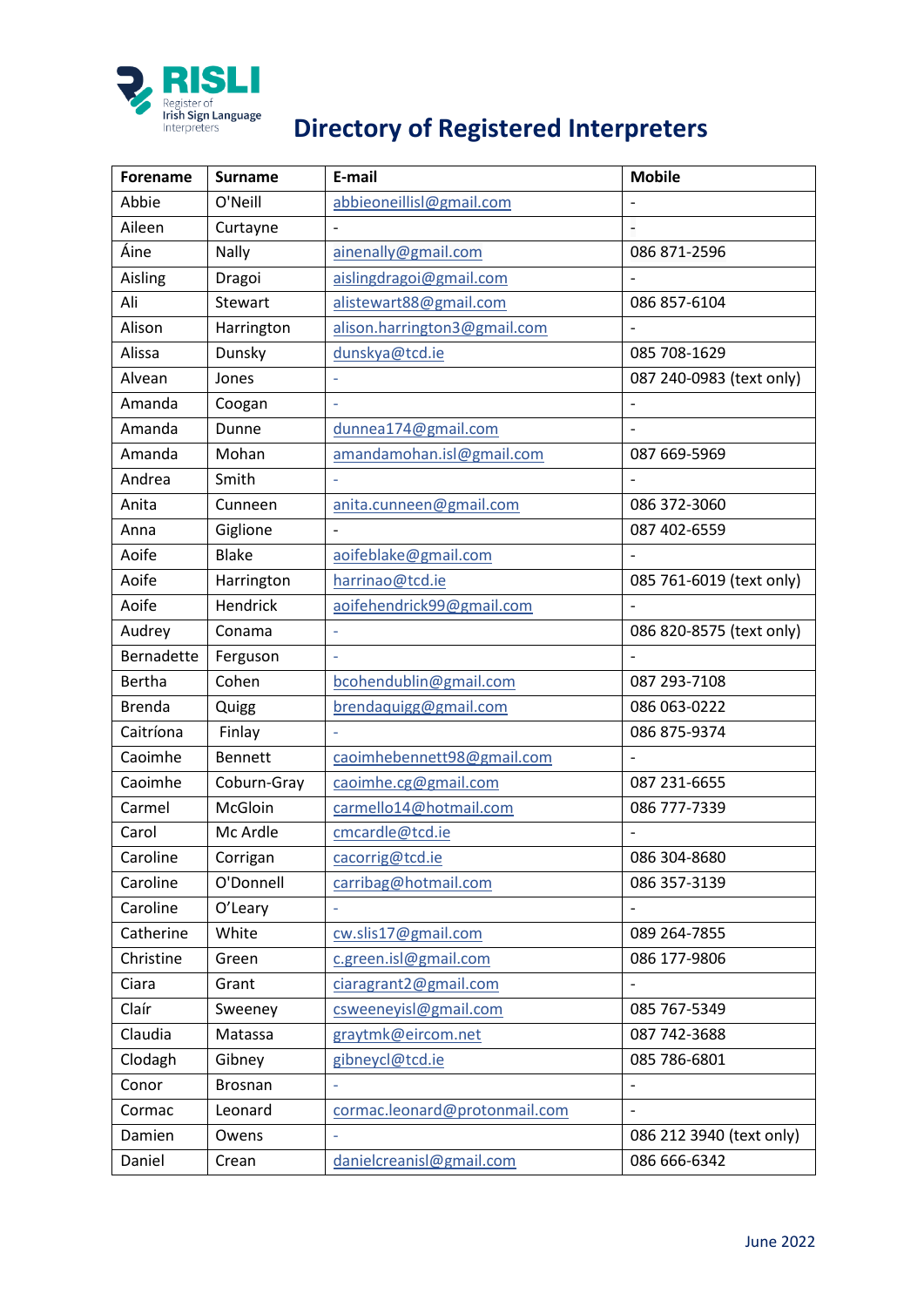

## **Directory of Register of Interpreters**<br>
Interpreters **Directory of Registered Interpreters**

| Darren    | <b>Byrne</b>    | darren.byrne@mac.ocm                  | 086 386-2933                 |
|-----------|-----------------|---------------------------------------|------------------------------|
| Darren    | Daly            | darrendalyirl@hotmail.com             | 085 712-0335                 |
| Dawn      | Kelly           | interpdawnkelly@gmail.com             | 086 057-6757                 |
| Deirdre   | Tobin           | deirdreherlihy@gmail.com              |                              |
| Elaine    | Grehan          |                                       |                              |
| Eileen    | Doherty         | eileendoherty25@gmail.com             | 086 353-2468                 |
| Elena     | Gibson          | elena.g.gibson@gmail.com              | 087 670-1170                 |
| Elżbieta  | Cichocka        | cichocke@tcd.ie                       | 087 941-6626                 |
| Emily     | Egan            | vitalsignsisl@gmail.com               |                              |
| Fiona     | Ivory-Noonan    | fiona_ivory@yahoo.com                 | 086 389-6428                 |
| Fiona     | Landers         |                                       | 083 163-8119 (text only)     |
| Frankie   | Berry           | frankie.m.berry@gmail.com             | 087 940-0333 (text only)     |
| Gemma     | Shannon         | gemmashannonisl@gmail.com             |                              |
| Geraldine | Parker          | ÷,                                    | 087 644-5305                 |
| Heidi     | Veldheer        | veldheeh@tcd.ie                       |                              |
| Helen     | Newman          | hnewmanislinterpreter@gmail.com       | 085 813-7112                 |
| Helena    | <b>Saunders</b> |                                       | 086 854-3339 (text only)     |
| Imelda    | Gibbons-        | imeldagibbons@gmail.com               | 086 876-8444                 |
|           | Walsh           |                                       |                              |
| Isabelle  | Walsh           | L,                                    | 085 860-9722                 |
| Joanne    | Chester         |                                       | 087 647-7741 (text only)     |
| Joanne    | O'Donnell       | jodinterpreter@gmail.com              | 086 075-9596                 |
| Kate      | Privett         | kateprivettisl@gmail.com              | 087 757-3343                 |
| Katie     | Cannon          | cannonk@tcd.ie                        | $\overline{a}$               |
| Laila     | Anshasi         | anshasilaila@gmail.com                | $\overline{a}$               |
| Leah      | Murray          | leahmurray14@gmail.com                | 087 673-8674                 |
| Leanne    | Saurin          | saurinl@tcd.ie                        | 085 719-8500                 |
| Lianne    | Quigley         |                                       | 087 222-3507 (text only)     |
| Lisa      | Dunne           | lisakdunne@gmail.com                  | $\overline{\phantom{0}}$     |
| Lisa      | Harvey          | harveyl@tcd.ie                        | 087 219-1842                 |
| Lorraine  | Leeson          | leesonl@tcd.ie                        | 087 667-0028                 |
| Máiréad   | Hegarty         | maireadhegarty@gmail.com              | 087 268-2005                 |
| Marcella  | Dillon          | dillonmarci@gmail.com                 | 087 961-2465                 |
| Margaret  | Woulfe          | ÷,                                    |                              |
| Mark      | McCaffrey       | $\overline{a}$                        | 087 912-7232 (text only)     |
| Mary      | Dermody         | marydx@gmail.com                      | $\qquad \qquad \blacksquare$ |
| Mary      | Duggan          | jmdugg@gmail.com                      | 087 791-9412 (text only)     |
| Mary      | Stringer        | msmstringer@gmail.com                 | 087 687-7302                 |
| Michael   | Feeney          | michael.feeney.interpreting@gmail.com | 087 718-7535                 |
| Michelle  | McNulty         | michelleislinterpreter@gmail.com      | 086 663-2860                 |
| Natalia   | Gryzlova        | natalia.gryzlova@gmail.com            | 085 821-2255 (text only)     |